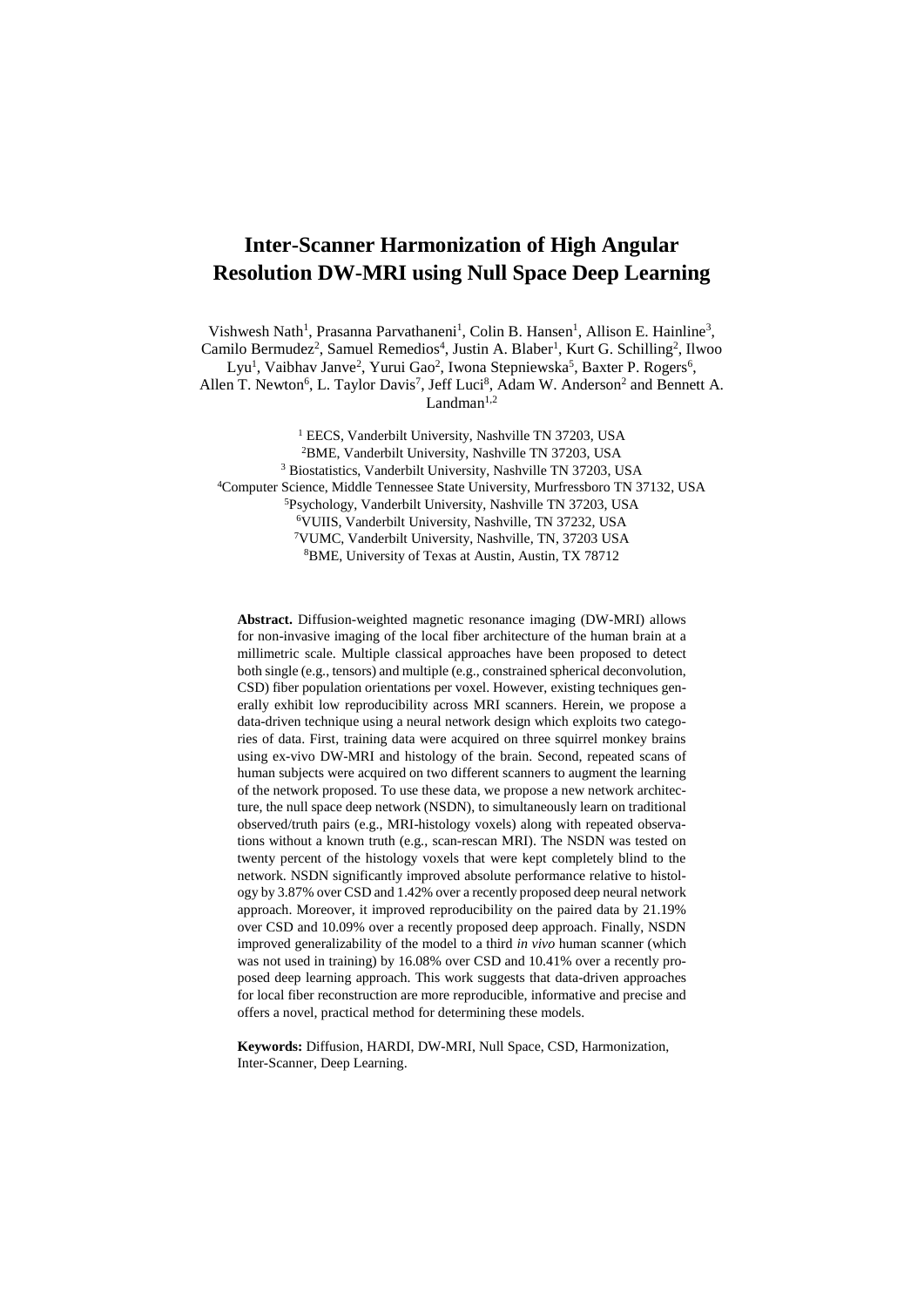#### **1 Introduction**

Diffusion-weighted MRI (DW-MRI) provides orientation and acquisition-dependent imaging contrasts that are uniquely sensitive to the tissue microarchitecture at a millimeter scale [1]. Substantial effort has gone into modeling the relationship between observed signals and underlying biology, with a tensor model of Gaussian processes being the most commonly used model [2]. Voxel-wise models that characterize higher order spatial dependence than tensors fall under the moniker of higher angular resolution diffusion imaging (HARDI) [3]. Recently, a myriad of techniques has emerged to estimate local structure from these diffusion measures [4-7]. However, broad adoption and clinical translation of specific methods has been hindered by a lack of reproducibility [8, 9], inter-scanner stability [10, 11] , and anatomical specificity when compared to a histologically defined true microarchitecture [24]. There are known critical issues of the inter-scanner diffusion harmonization that go beyond noise effects [12-14].

Recently, it has become feasible to apply a data-driven approach to estimate tissue microarchitecture from *in vivo* diffusion weighted MRI using deep learning [25]. This approach relied on a histologically defined truth with correspondingly paired voxels with diffusion weighted magnetic resonance imaging data. Yet, no approaches to date have addressed inter-scanner variation and scan-rescan reproducibility. Moreover, traditional deep learning architecture do not specifically create models that have these necessary characteristics for clinical translation. Here, we propose a new learning architecture, the null space deep network (NSDN), to address the short comings of precision and reproducibility across scanners. Within the NSDN framework, we use interscanner paired *in vivo* human data to stabilize the data driven approach linking preclinical DW-MRI with histological data. Using a withheld dataset, the NSDN method is compared against a previously published fully connected network and the leading model-based approach, super resolved constrained spherical deconvolution (CSD) [4] in terms of the precision with which the model captures histologically defined truth from DW-MRI data, the reproducibility of the approach on *in vivo* human data, and the generalizability of the model to *in vivo* data acquired on an additional MRI scanner.

The remainder of this manuscript is organized as follows. Section 2 presents the acquisition and processing of all the data that has been used for the study. Section 3 presents the design and the parameters of the proposed network architecture. Section 4 presents the results. Section 5 presents the conclusion.

## **2 Data Acquisition and Processing**

Three *ex-vivo* squirrel monkey brains were imaged on a Varian 9.4T scanner (Fig. 1). A total of 100 gradient volumes were acquired using a diffusion-weighted EPI sequence at a diffusivity value of 6000 s/mm<sup>2</sup>, acquired at an isotropic resolution of 0.3mm. Once acquired, the tissue was sectioned and stained with fluorescent dil and imaged on a LSM710 Confocal microscope following procedures outlined in [24]. A similar procedure is outlined by [15]. The histological fiber orientation distribution (HFOD) was extracted using 3D structure tensor analysis. A multi-step registration procedure was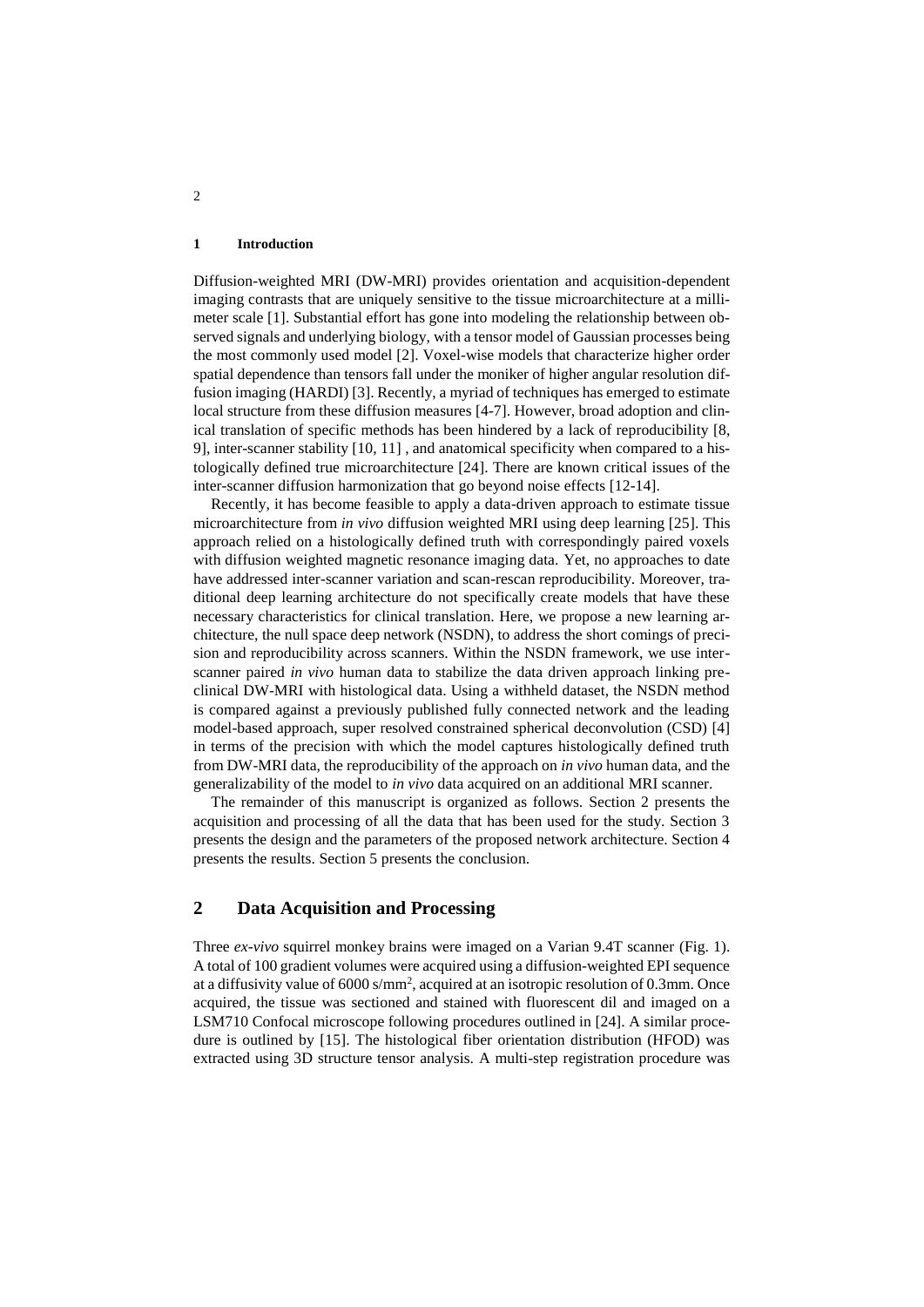used to determine the corresponding diffusion MRI signal. A total of 567 histological voxels were processed. 54 voxels of these were labelled as outliers qualitatively and were rejected from the analysis. A hundred random rotations were applied to the remaining voxels for both the MR signal and the HFOD to augment the data and bringing the total to 51,813 voxels [16]. A withheld set of 72 test voxels was maintained for validation. With rotations, these total to 7,272 voxels.

The *in vivo* acquisitions of the human subjects' data were acquired on three different sites, referred to as 'A', 'B' and 'C'. Three healthy human subjects were acquired with a scan each at the sites in the following manner. Subject 1: Site 'A' and Site 'B'. Subject 2: site 'A' and site 'B'. Subject 3: site 'B' and site 'C'. Structural T1 MPRAGE were acquired for all subjects at all sites. The diffusion acquisition protocol and scanner information are listed for each of the sites as follows.

Site 'A' was equipped with a 3T scanner with a 32-channel head coil. The scan was acquired at a diffusivity value of  $2000 \text{ s/mm}^2$  (approximating diffusion contrast of fixed ex-vivo scan at a b-value of  $6000 \text{ s/mm}^2$ ). 96 diffusion weighted gradient volumes were acquired with a 'b0'. Briefly the other parameters are: SENSE=2.5, partial Fourier=0.77, FOV=96x96, Slice=48, isotropic resolution: 2.5mm.

Site 'B' was equipped with a 3T scanner with a 32-channel head coil. All the parameters of the scan acquisition were as of scanner at site 'A' except for the isotropic resolution which was 1.9mmx1.9mmx2.5mm and up-sampled to 2.5mm isotropic.

Site 'C' was equipped with a 3T scanner with a 32-channel head coil. The scan acquisition parameters were same as that of site 'A', except for the number of slices (n=50) and GRAPPA=2 (instead of SENSE).

All *in vivo* acquisitions were pre-processed with standard procedures eddy, topup, b0 normalization and then registered pairwise per subject [17-19]. T1s were registered and transformed to the diffusion space. Brain extraction tool was used for skull stripping [19]. FAST white matter (WM) segmentation was performed using the T1 for the in vivo data [20]. Note that there were three pairs of pre-processed acquisitions in total.

The pair of data from Subject 1 along with the histology data set was used for the training of NSDN. The pairs of data from Subject 2 and 3 were used for quantitative and qualitative evaluation of the network. No site 'C' data were used in training.

## **3 Method: Network Design**

Our proposed null space architecture is motivated by the linear algebra null spaces in that we need to design/constrain the aspect of the network that has no impact on the outcome. This work is inspired by [21] in which a person re-identification classification problem in computer vision was addressed using a Siamese architecture deep network. The novelty of our approach is that we use paired (but unlabeled) data to train the datadriven network to ignore potential features that would lead it to differentiate between the paired data.

The proposed network design takes three inputs of 8<sup>th</sup> order spherical harmonic (SH) coefficients (Fig 2). Each input provides an orthonormal representation of the DW-MRI signal and is known to characterize the angular diffusivity signal well [22]. The network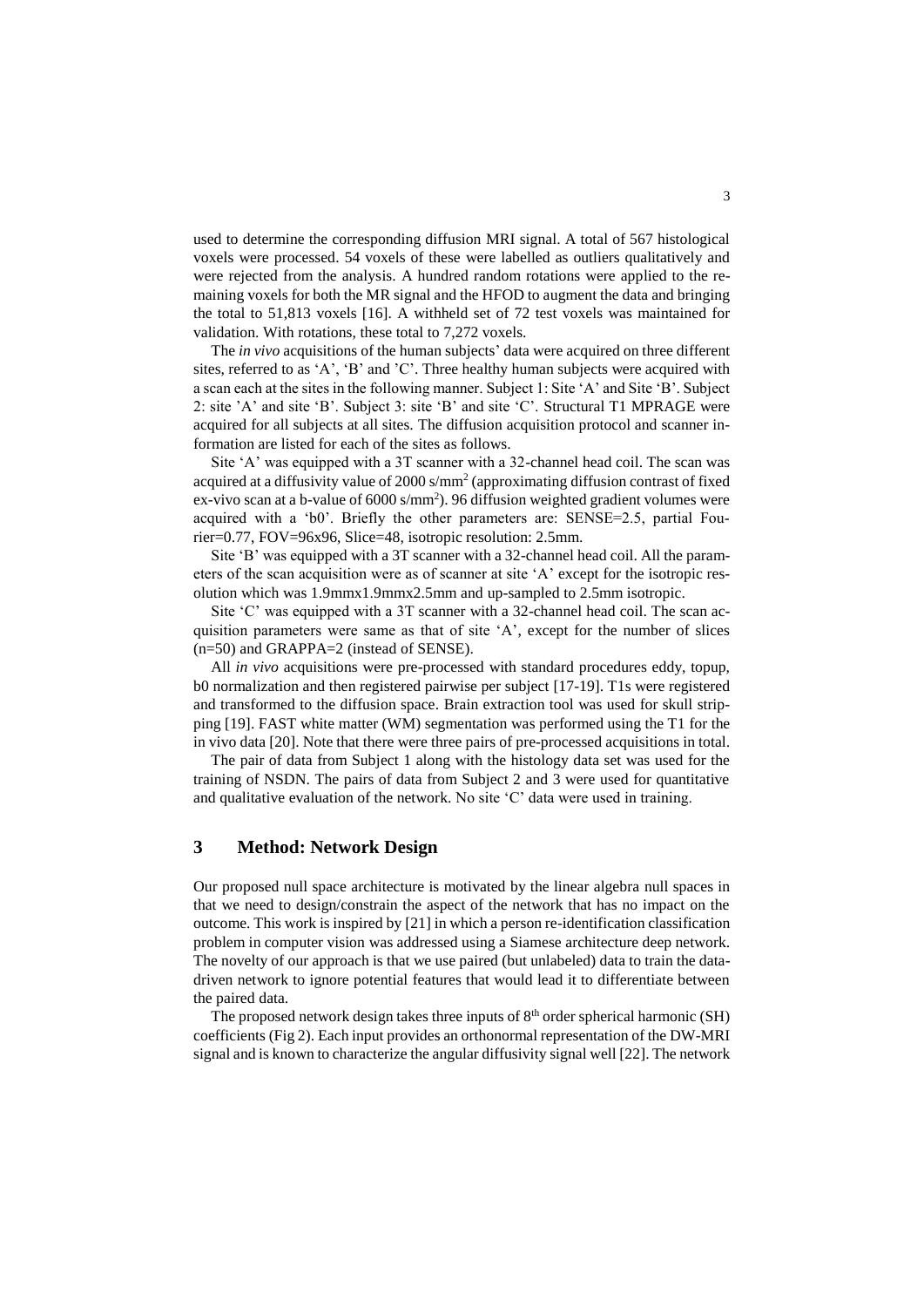outputs a  $10<sup>th</sup>$  order SH FOD. The base network consists of five fully connected layers; the numbers of neurons per layer are 45, 400, 66, 200 and 66 in the respective order. Activation functions of 'ReLU' have only been used for the first two layers. They have not been used for the remainder of the layers to allow for negativity in the network because SH coefficients need not be positive. The three outputs obtained by the network are merged with a common loss function which optimizes on the assumption that the pairwise difference should be zero given the subject is the same and there should not be a difference in the FOD being predicted. For implementation simplicity, a modified weighted square loss function was defined as (here in  $\lambda = 1$ ):

$$
L = \frac{1}{m} \sum_{i=1}^{m} (y_{true_i} - y_{pred_i})^2 + \lambda (P_{a_i} - P_{b_i})^2 , \qquad (1)
$$

where m is the total number of samples.  $P_a$  and  $P_b$  are paired *in vivo* voxels.

A sample size of 37,648 pairs of paired WM voxels were extracted from subject 1 using the acquisitions from site 'A' and site 'B'. A random selection of 37,648 data points was made from the training data set of the histology voxels. While training the network a K-fold cross-validation was used with K=5. The cross-validation set size was set to 0.2. 'RMSProp' was used as the optimizer of the network [23]. The number of iterations was determined at 3 using cross-validation. A batch size of 100 has been used.

To evaluate the performance, we use Angular Correlation Coefficient (ACC) which describes the correlation between two FOD's on a scale of -1 to 1 [6], where '1' is the best outcome.

### **4 Results**

The median of the ACC computed from the blind set of 7,272 augmented histology voxels for CSD, DN and NSDN were 0.7965, 0.8165, and 0.8281, respectively. Nonparametric signed rank test for all pairs of distributions were found to be  $p < 0.01$ . Qualitatively, we explore the results relative to the truth voxel in Fig 3. At  $25<sup>th</sup>$  percentile it can be observed that CSD and DN show a crossing fiber structure when compared to HFOD. NSDN is representative of more similar single fiber structure of histology. At  $50<sup>th</sup>$  percentile CSD tends to show a crossing fiber structure, while DN and NSDN show a higher ACC and are like the structure of histology. At  $75<sup>th</sup>$  percentile all three methods closely resemble the histology.

For subject 2, the histogram distribution of ACC for NSDN is most skewed (towards higher ACC) compared to DN and CSD (Fig 4A). The median values for the ACC distributions of CSD, DN and NSDN are: 0.67, 0.74 and 0.82. The gain in performance is (calculated by the difference of the medians) is 21.19% for (CSD, NSDN) and 10.09% for (DN, NSDN). Non-parametric signed rank test for all pairs of ACC metrics per voxels for subject 2 resulted in p< 0.001.

Qualitatively, we explore the spatial diffusion inferred structure in the WM of the frontal lobe of the middle axial brain slice (Fig 5). CSD (A  $\&$  D) show low correlation and spurious fibers in the crossing fiber regions. DN  $(B \& E)$  improves correlation in crossing fiber regions however NSDN (C  $\&$  F) shows the highest correlation for crossing fiber regions. For single fibers, all three methods show high correlation.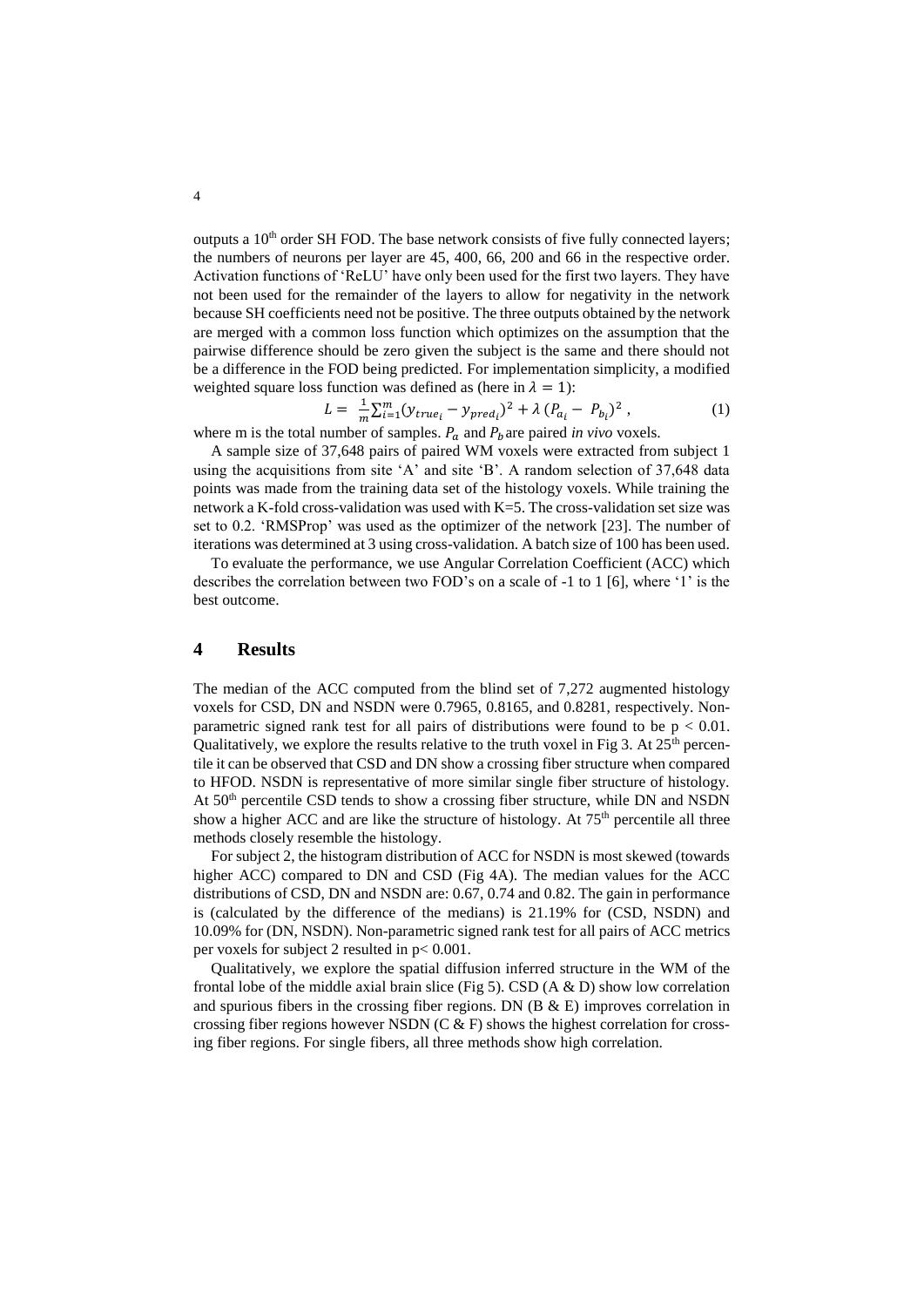In the quantitative results for subject 3, we observe that the skewed distribution towards higher ACC for NSDN is the highest as compared to both the other methods (Fig 4B). The median for three distributions of CSD, DN, and NSDN are 0.62, 0.67 and 0.74. The performance gain of NSDN over CSD is 16.08% and DN is 10.41%. Nonparametric signed rank test for all pairs of voxels for subject 3 show p < 0.001.

## **5 Conclusion**

The NSDN method for reconstructing local fiber architecture is (1) more accurate when compared to histologically defined FODs, (2) more reproducible qualitatively and quantitatively on scan-rescan data, and (3) more reproducible on previously unseen scanners. While histological-MRI paired datasets are exceedingly rare, scan-rescan data are ubiquitous and often acquired as part of multi-site studies. The NSDN method provides a natural framework for harmonization that can use already acquired scan-rescan data to ensure that analysis methods are as reproducible across all sites. A much wider comparative study with multiple different HARDI methods and using multiple scanners is warranted. It would be interesting to explore the impact of including data from diffusion phantoms to enhance the diversity of signals captured in a data-driven approach.

While this work focused on DW-MRI, the NSDN approach can naturally be applied to other deep learning-based networks with two relatively simple modifications. First, one needs to construct a multiple channel network graph of the same form as "base network," but with shared weights for all channels and without cross-connections between the channels. This will ensure that one input can be placed per channel and all inputs will see the "same" base network. Second, the loss function needs to be modified so it combines a traditional loss with a reproducibility loss. The traditional loss comes with (without loss of generality) from the first channel's output relative to a traditionally provided truth dataset. The reproducibility loss is then computed by a metric of reproducibility between the remaining channels (herein a weighted squared error metric, but Dice, surface distance, etc. could be used as appropriate for the datatype). The potential synergies with data augmentation and neighborhood information have yet to be explored.

## **ACKNOWLEDGMENETS**

This work was supported by R01EB017230 (Landman). This work was conducted in part using the resources of the Advanced Computing Center for Research and Education at Vanderbilt University, Nashville, TN. This project was supported in part by the National Center for Research Resources, Grant UL1 RR024975-01, and is now at the National Center for Advancing Translational Sciences, Grant 2 UL1 TR000445-06. The content is solely the responsibility of theauthors and does not necessarily represent the official views of the NIH. This work has been supported by Nvidia with supplement of hardware resources (GPU's). Glyph visualizations were supported using [26].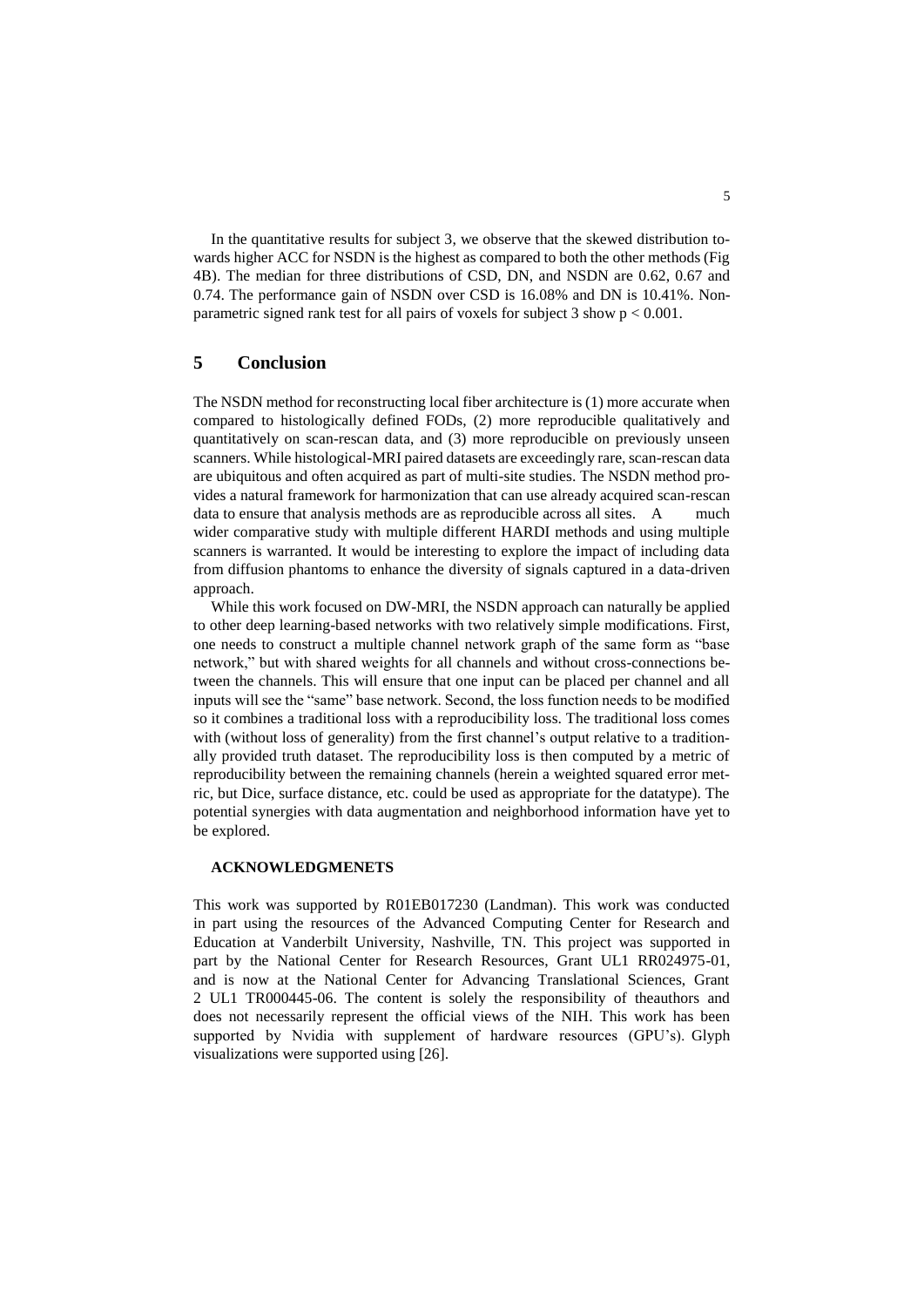

Fig. 1. Formation of the training dataset where 2D histology was performed on the squirrel monkey brains and FOD's were constructed per voxel basis using ensemble structure tensor analysis which correspond to *ex vivo* MRI acquisition of the squirrel monkey brains. Comparative analyses were performed between the reconstructed histology FOD's and FOD's from CSD, DN and NSDN.



Fig. 2. Network design for the null space architecture. The architecture depicts how pairwise inputs of in-vivo voxels can be incorporated in a deep neural net architecture and can be added in the loss function as a noise enhancement/augmentation technique.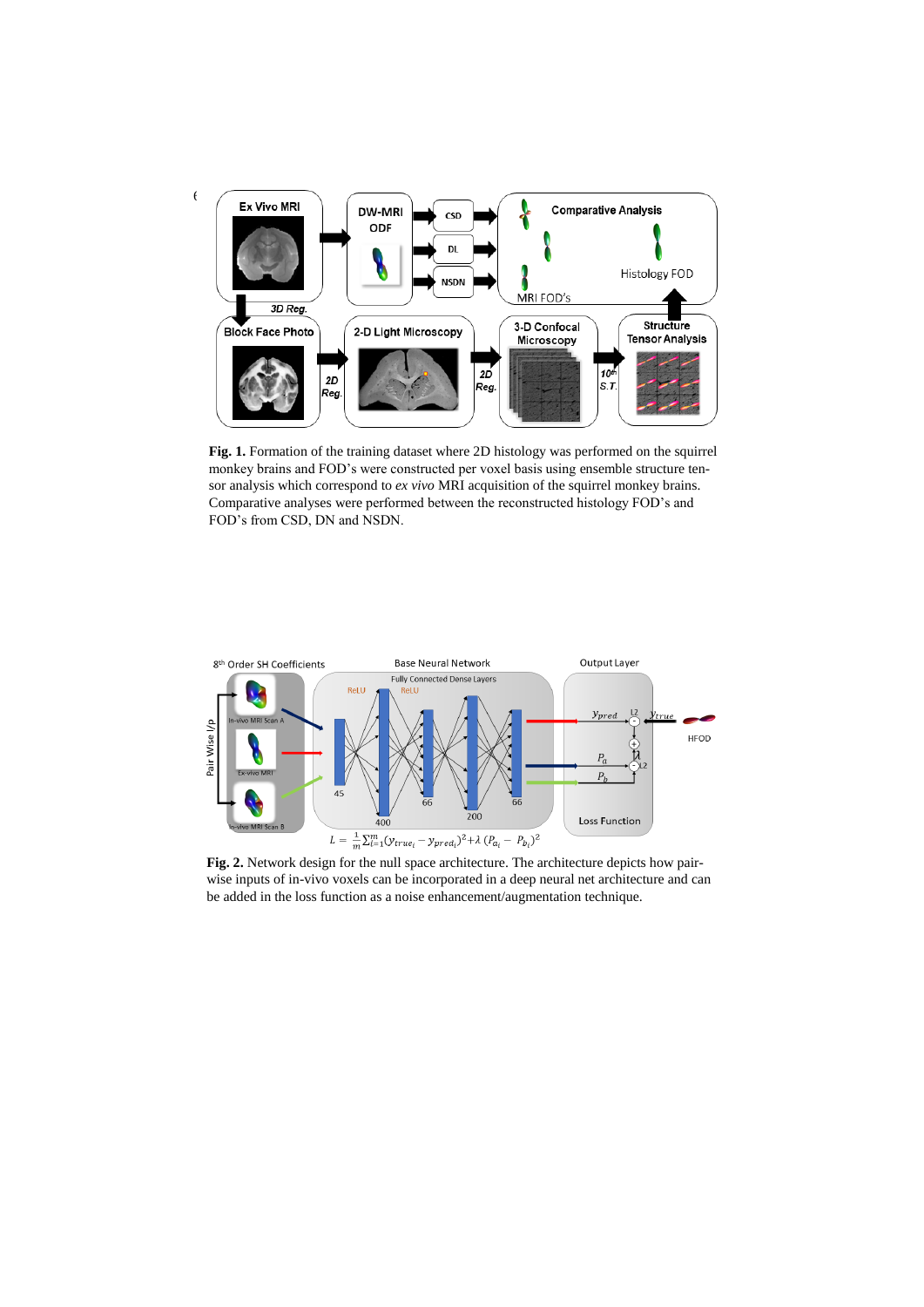

Fig. 3. Representative voxels are shown for the 25<sup>th</sup>, 50<sup>th</sup>, and 75<sup>th</sup> percentiles of CSD ACC along with corresponding DW-MRI, DN and NSDN glyphs and ACC's.



**Fig. 4.** A.) Histogram peaks of ACC per bin distributed over 100 bins for subject 2 of CSD, DN and NSDN. B) Histogram peak of ACC per bin distributed over 100 bins for subject 3 of CSD, DN and NSDN.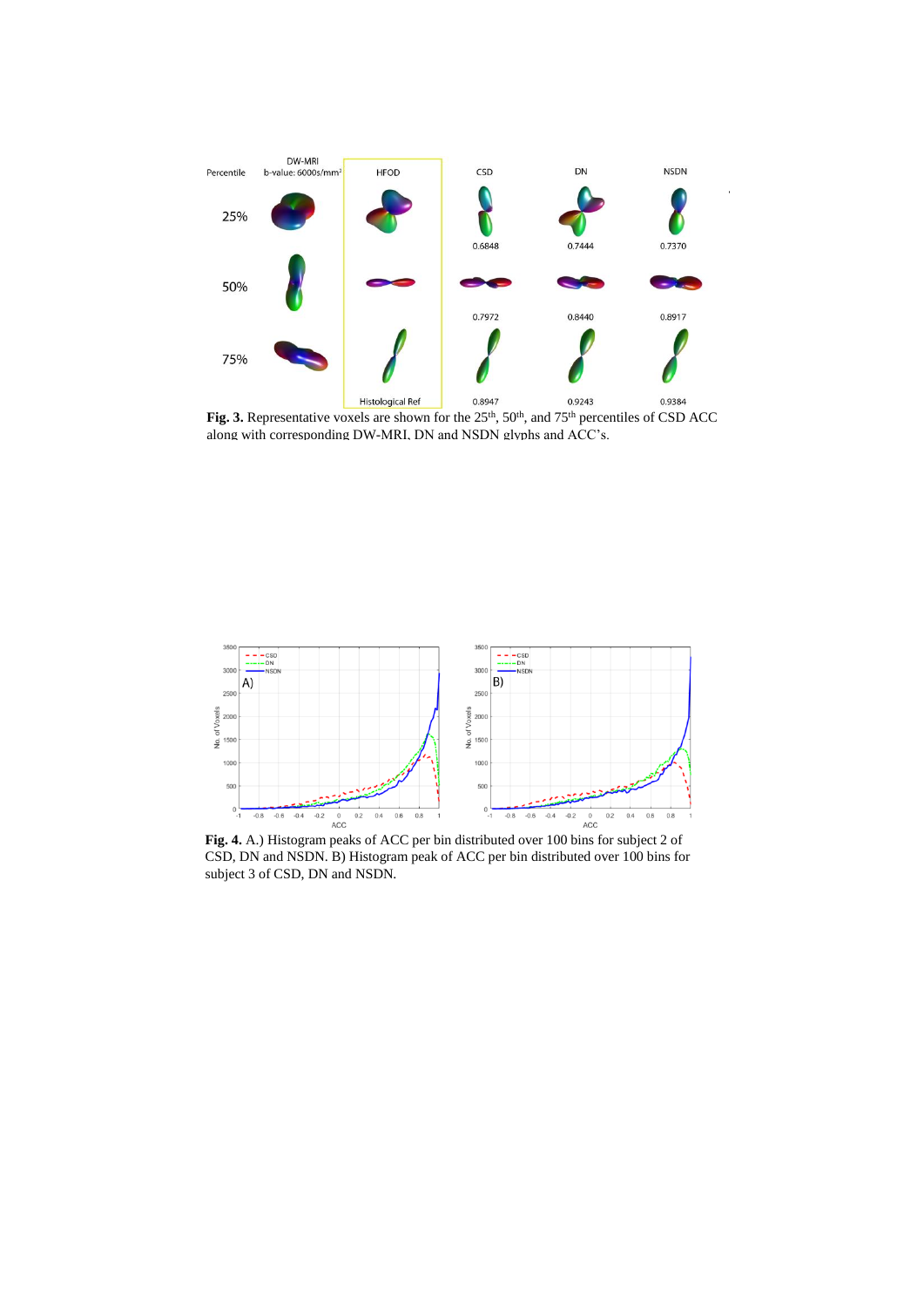

**Fig. 5.** The selected ROI shows left side frontal lobe of WM. The image underlay for the ROI's shown is Angular Correlation Coefficient (ACC) to indicate areas of agreement between scan-rescan (vertical pairs). CSD shows high correlation for core white matter where single fiber orientation exists (observer diagonal pattern of high ACC). DN shows increased correlation over a broader region which encompasses crossing fibers. NSDN shows a higher correlation across the most extended anatomical area.

## **6 References**

- 1. Le Bihan, D., *Looking into the functional architecture of the brain with diffusion MRI.* Nature Reviews Neuroscience, 2003. **4**(6): p. 469.
- 2. Basser, P.J., J. Mattiello, and D. LeBihan, *MR diffusion tensor spectroscopy and imaging.* Biophysical journal, 1994. **66**(1): p. 259-267.
- 3. Tournier, J., F. Calamante, and A. Connelly. *How many diffusion gradient directions are required for HARDI*. in *Proc. Intl. Soc. Mag. Reson. Med*. 2009.
- 4. Tournier, J.-D., F. Calamante, and A. Connelly, *Robust determination of the fibre orientation distribution in diffusion MRI: non-negativity constrained super-resolved spherical deconvolution.* Neuroimage, 2007. **35**(4): p. 1459- 1472.
- 5. Tuch, D.S., *Q*‐*ball imaging.* Magnetic resonance in medicine, 2004. **52**(6): p. 1358-1372.
- 6. Anderson, A.W., *Measurement of fiber orientation distributions using high angular resolution diffusion imaging.* Magnetic Resonance in Medicine, 2005. **54**(5): p. 1194-1206.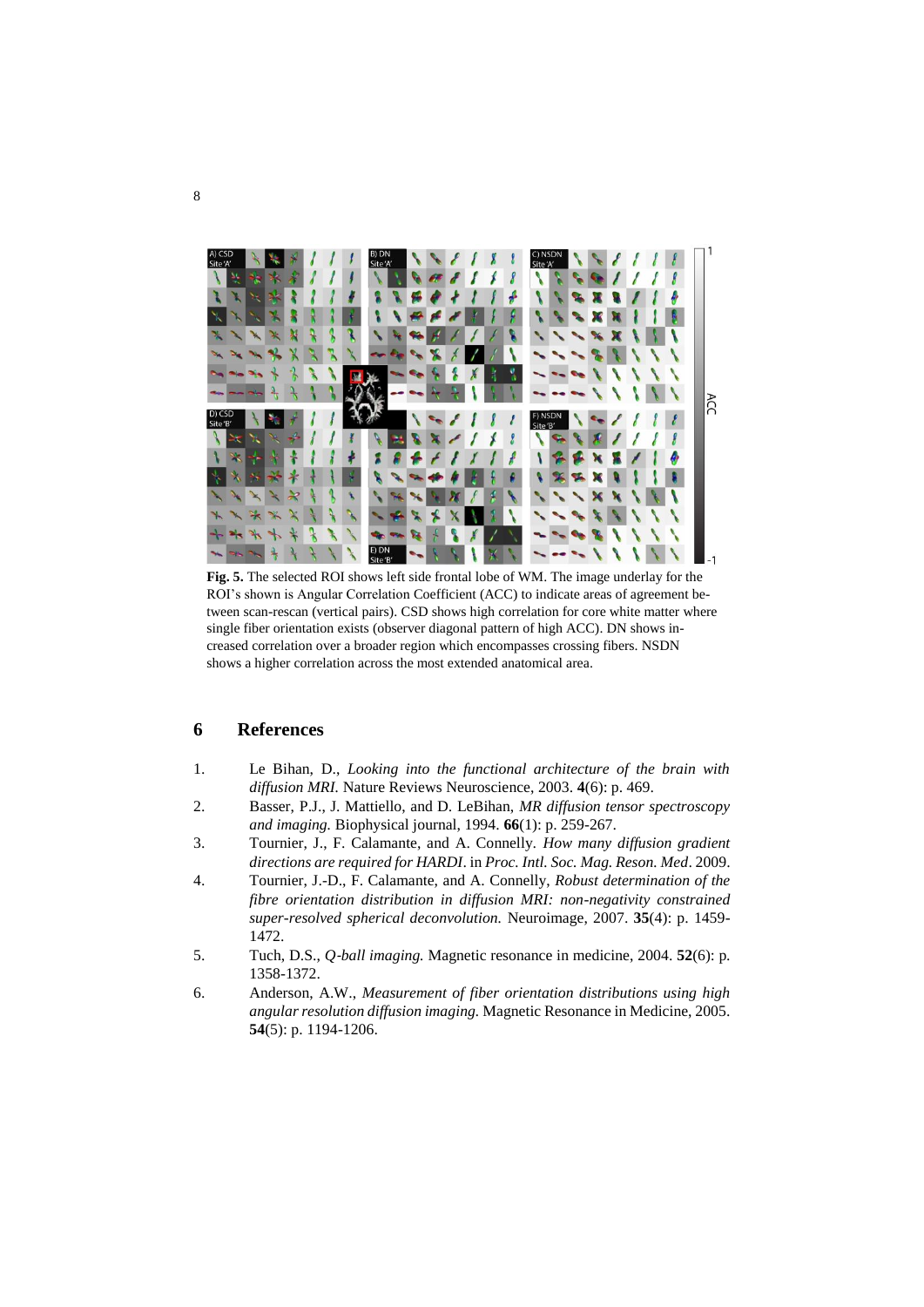- 7. Jansons, K.M. and D.C. Alexander, *Persistent angular structure: new insights from diffusion magnetic resonance imaging data.* Inverse problems, 2003. **19**(5): p. 1031.
- 8. Gorczewski, K., S. Mang, and U. Klose, *Reproducibility and consistency of evaluation techniques for HARDI data.* Magnetic Resonance Materials in Physics, Biology and Medicine, 2009. **22**(1): p. 63.
- 9. Nath, V., et al. *Comparison of multi-fiber reproducibility of PAS-MRI and Qball with empirical multiple b-value HARDI*. in *Medical Imaging 2017: Image Processing*. 2017. International Society for Optics and Photonics.
- 10. Helmer, K., et al. *Multi-site study of diffusion metric variability: effects of site, vendor, field strength, and echo time on regions-of-interest and histogram-bin analyses*. in *Medical Imaging 2016: Biomedical Applications in Molecular, Structural, and Functional Imaging*. 2016. International Society for Optics and Photonics.
- 11. Huo, J., et al., *Between-scanner and between-visit variation in normal white matter apparent diffusion coefficient values in the setting of a multi-center clinical trial.* Clinical neuroradiology, 2016. **26**(4): p. 423-430.
- 12. Mirzaalian, H., et al. *Harmonizing diffusion MRI data across multiple sites and scanners*. in *International Conference on Medical Image Computing and Computer-Assisted Intervention*. 2015. Springer.
- 13. Mirzaalian, H., et al., *Inter-site and inter-scanner diffusion MRI data harmonization.* NeuroImage, 2016. **135**: p. 311-323.
- 14. Fortin, J.-P., et al., *Harmonization of multi-site diffusion tensor imaging data.* Neuroimage, 2017. **161**: p. 149-170.
- 15. Stolp, H., et al., *Voxel-wise comparisons of cellular microstructure and diffusion-MRI in mouse hippocampus using 3D Bridging of Optically-clear histology with Neuroimaging Data (3D-BOND).* Scientific reports, 2018. **8**(1): p. 4011.
- 16. Krizhevsky, A., I. Sutskever, and G.E. Hinton. *Imagenet classification with deep convolutional neural networks*. in *Advances in neural information processing systems*. 2012.
- 17. Andersson, J.L., S. Skare, and J. Ashburner, *How to correct susceptibility distortions in spin-echo echo-planar images: application to diffusion tensor imaging.* Neuroimage, 2003. **20**(2): p. 870-888.
- 18. Andersson, J.L. and S.N. Sotiropoulos, *An integrated approach to correction for off-resonance effects and subject movement in diffusion MR imaging.* Neuroimage, 2016. **125**: p. 1063-1078.
- 19. Smith, S.M., *Fast robust automated brain extraction.* Human brain mapping, 2002. **17**(3): p. 143-155.
- 20. Zhang, Y., M. Brady, and S. Smith, *Segmentation of brain MR images through a hidden Markov random field model and the expectation-maximization algorithm.* IEEE transactions on medical imaging, 2001. **20**(1): p. 45-57.
- 21. Li, S., et al. *A discriminative null space based deep learning approach for person re-identification*. in *Cloud Computing and Intelligence Systems (CCIS), 2016 4th International Conference on*. 2016. IEEE.